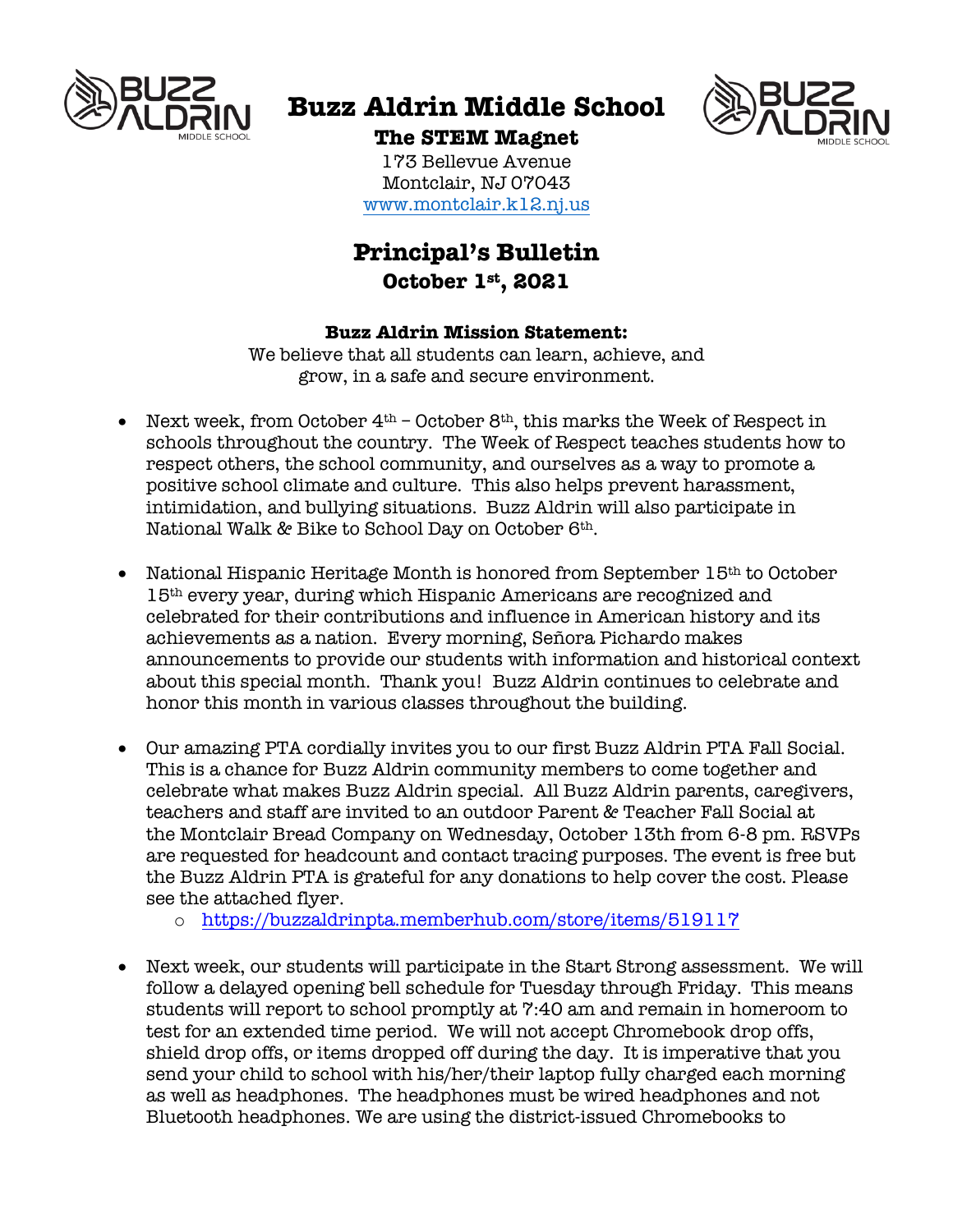administer the Start Strong assessments. Additionally, please ensure your child has eaten a full breakfast and has a water bottle with them prior to sending he/she/they to school. Please see the testing schedule below for next week. Our ELL learners will test on Tuesday, Thursday, and Friday.

#### **Buzz Aldrin Start Strong Assessment Schedule**

| <b>Tuesday</b>                | Wednesday                                              | <b>Thursday</b>                            | Friday                                                    |
|-------------------------------|--------------------------------------------------------|--------------------------------------------|-----------------------------------------------------------|
| October 5th                   | October 6th                                            | October 7th                                | October 8th                                               |
| 8 <sup>th</sup> Graders - ELA | 6 <sup>th</sup> Graders - Math<br>$7th$ Graders - Math | $7th$ Graders - ELA<br>$6th$ Graders - ELA | $6th$ Graders – Science<br>8 <sup>th</sup> Graders - Math |

#### • **General Reminders & Updates for Parents/Families:**

- o Cell phone use is not permitted during the school day. Parents should not text or call their children during school hours.
- $\circ$  Masks are required at all times while in the building. If students fail to wear their masks in school, he/she/they will be sent home.
- $\circ$  Please make sure your child has a water bottle with him/her/them each school day.
- o Students are required to bring their fully charged Chromebooks to school each day. We are also encouraging students to bring their Chromebook chargers to school.
- $\circ$  Please complete a free/reduced meal application if you would like to do so. The online form is available at https://www.nlappscloud.com/ and hard copies are available in the main office. You may also visit the Department of Agriculture's website to access an application in a language other than English or Spanish (https://www.fns.usda.gov/cn/translatedapplications).
- o Again, please **DO NOT** drop off or pick up your child in the front of the building or in a location where they must cross the street. Grownups need to remain in their cars, and be sure not to block the staff parking lot while waiting for their children. Students should not cross the street at any location other than the designated crosswalks. Parents should not stand in the staff parking lot to pick up their children. This is a safety issue. Despite the number of times this is written in my communications, this is still an issue. Please abide by the school's rules.
- o **Parents are not permitted to drop off belongings, lunches, materials throughout the day.** We will not accept materials dropped off during the school day. Therefore, it is essential that you make sure your child has all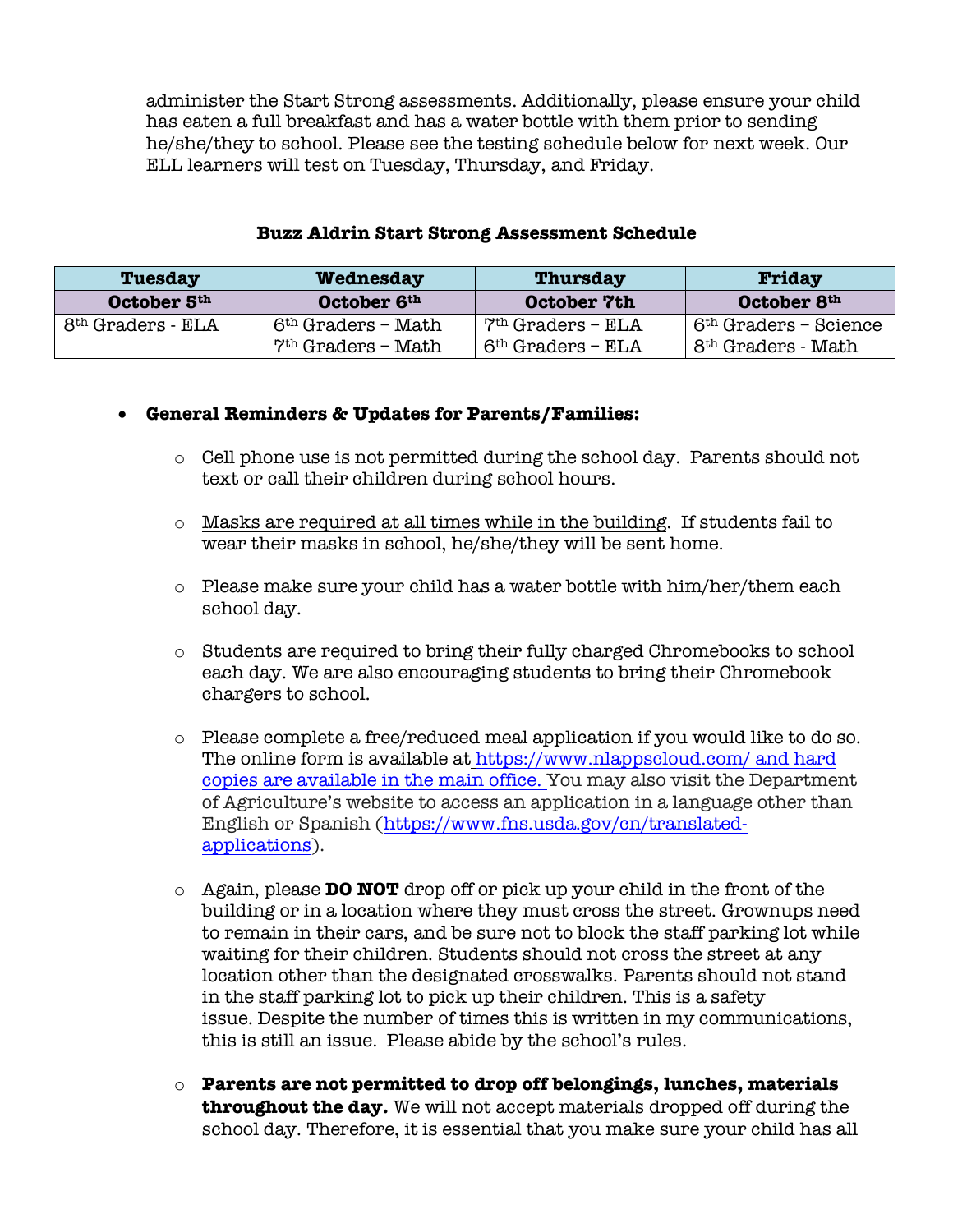the necessary materials he/she/they would need prior to entering school for the day.

- $\circ$  The health forms must be completed by 7:00 am on Tuesdays and Thursdays. This must be done in order for students to attend classes. If students do not complete the health forms, they will need to wait in the auditorium until they can complete one themselves. This results in a loss of valuable instructional time.
- $\circ$  There are no visitors permitted in the building at any time.
- o Please encourage your child to leave their desk shields (dividers) in their lockers. We do not have enough extras to provide loaners for all those who forget.
- $\circ$  All students must have their masks on at all times. If possible, please send your child to school with an extra mask in case the original mask is misplaced or damaged. If students cannot follow the mask policy, they will be sent home.
- o Parents are not permitted to ask teachers for remote instruction without prior approval granted from building administration. Remote instruction can only be granted for COVID-related reasons.
- Side Door Announcement: Are your children looking for something to do on Fridays after school? Side Door is open every Friday for the month of October, and there will be lots of outdoor activities and games, plus free food! It's located a short walk from Buzz Aldrin, on Cooper Ave. You don't have to register to go, and it's FREE! For more information or to pre-register your child, go to sidedoormontclair.org. Activities will be outdoors, but masks are required. Please see the attached student and parent flyer.
- Did you know? The MPS website is multilingual! We have many families in Montclair for whom English is not their native language, and the administration wants everyone to be included and well-informed.

The MPS website can be easily and automatically translated into the following languages: Spanish, French, German, Italian, Cantonese, Korean, Vietnamese, Tagalog, Russian, and Hindi. To use this function, simply go to https://www.montclair.k12.nj.us/ and click on "Language".

• SEPAC: The next SEPAC General Meeting is scheduled for October 7th at 7:00 pm via Zoom. This meeting is open to all members and will include introductions of the Pupil Services Team - Dr. Goldblatt, Ms. Finnerty, Dr. Trim, and Ms. Perez. There will also be time for Dr. Goldblatt and the team to answer questions. Please use this form to send us any questions that you would like addressed during the meeting. Please submit your questions by October 4th at the latest, so the Pupil Services Leadership Team can have time to thoughtfully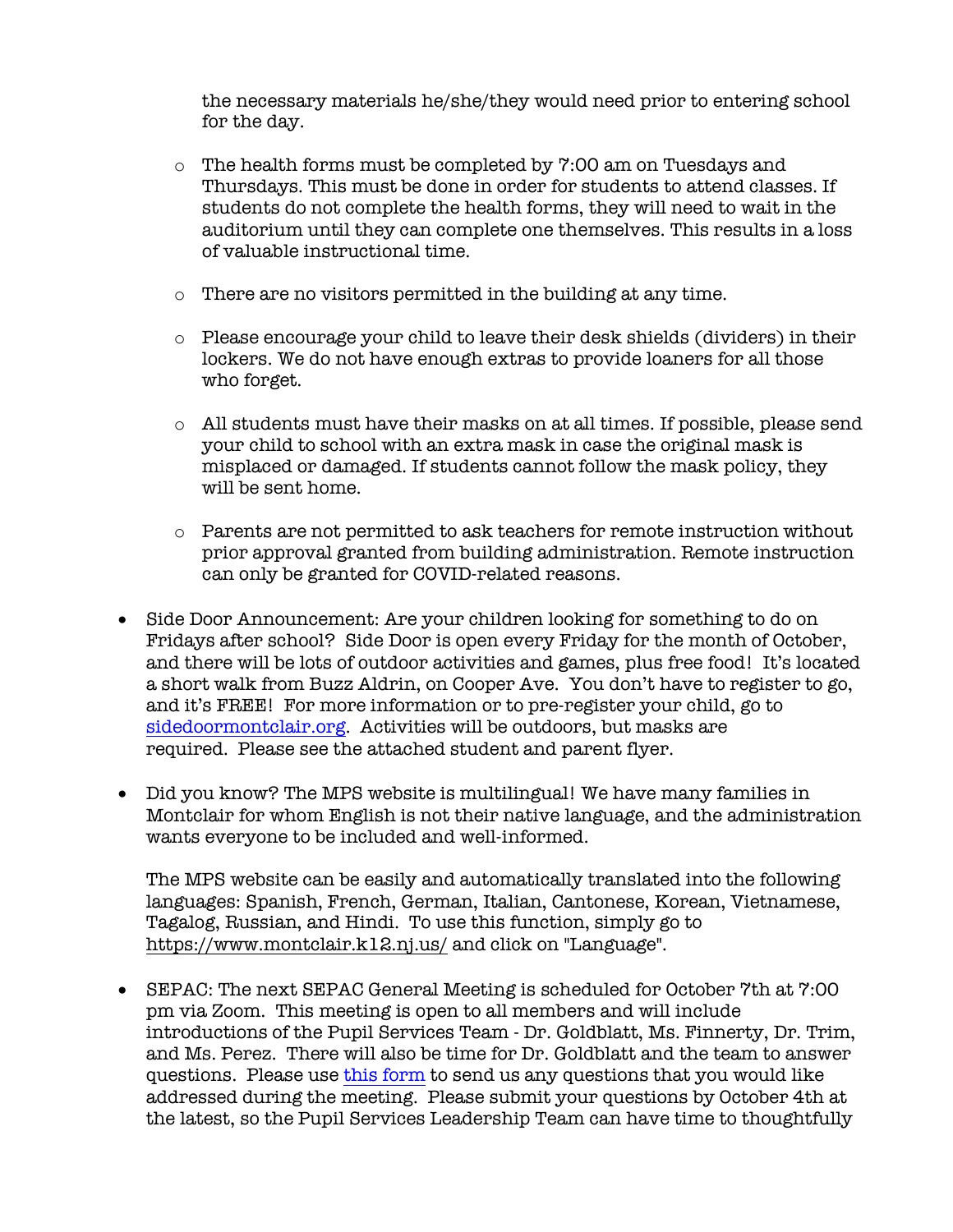reflect on their answers. A Zoom link for the meeting will be sent out next week.

- Students have been or will be taking the Renaissance Learning STAR assessments in their Math and ELA classes. Renaissance Learning (RL) is a way for teachers to administer a norm-based diagnostic assessment to help guide instructional practices for each student and each class.
- Buzz Aldrin Club/Activity Announcements:
	- o Yearbook Club The Yearbook Club is looking for members! Please join our Google Classroom for updates about our first meeting! The classroom code is lofsl2f.
	- o School Production: We are pleased to announce this year's Buzz Aldrin Musical Production is Disney's The Little Mermaid Junior. The production will be both exciting and a visual delight. The fairy tale about a mermaid living in an undersea country. The production is full of catchy songs and enchanted fairytale theater magic. The Little Mermaid is for anyone who enjoys all aspects of theater. We are looking for ALL students who want to be a part of this musical and join our theater family. We support students who part of other clubs/sports/extracurricular activities. Auditions will be help in mid-late October and our production is tentatively in April 2022. For more information or if you are interested in joining, please email Ms. Karen-Ann Panico at kpanico@montclair.k12.nj.us.
	- $\circ$  Model Congress/Model UN Are you passionate about an issue that has a local, national, or global impact? Do you want to learn more about how our government works? Do you enjoy debating? At Model Congress and Model UN, students learn debating techniques associated with Parliamentary procedure. Model Congress is held in the Fall/Winter with a concentration on Congressional issues, and Model UN is held in the Spring, with a concentration on world issues. Students may participate in either club or both clubs. Our first Model Congress meeting will be held on Tuesday, October 5th in Room 215 after school from 2:15 to 3:15 pm. If you have any questions, please email club advisor, Mr. Joseph Turner at jturner@montclair.k12.nj.us.
	- o GSA The GSA is an inclusive and confidential group that allows members of any gender or sexuality (allies encouraged!) to come together to discuss LGBTQIA+ community. This club provides a safe space for students to share their experiences, their questions, and concerns regarding gender and sexuality. Please join us and talk about your week, make new friends, and be a part of a larger cause! The first GSA meeting will be held on Friday, October 8th from 2:15 to 3:15 pm in Room 215. If you have any questions or concerns, please contact club advisors, Ms. Dana Glaser or Mr. Joseph Turner at dglaser@montclair.k12.nj.us or jturner@montclair.k12.nj.us.
	- o Robotics The Robotics club has begun and is accepting new and interested members. Students have a choice between two tracks; competition and non-competition. Meetings will be held on Tuesdays,